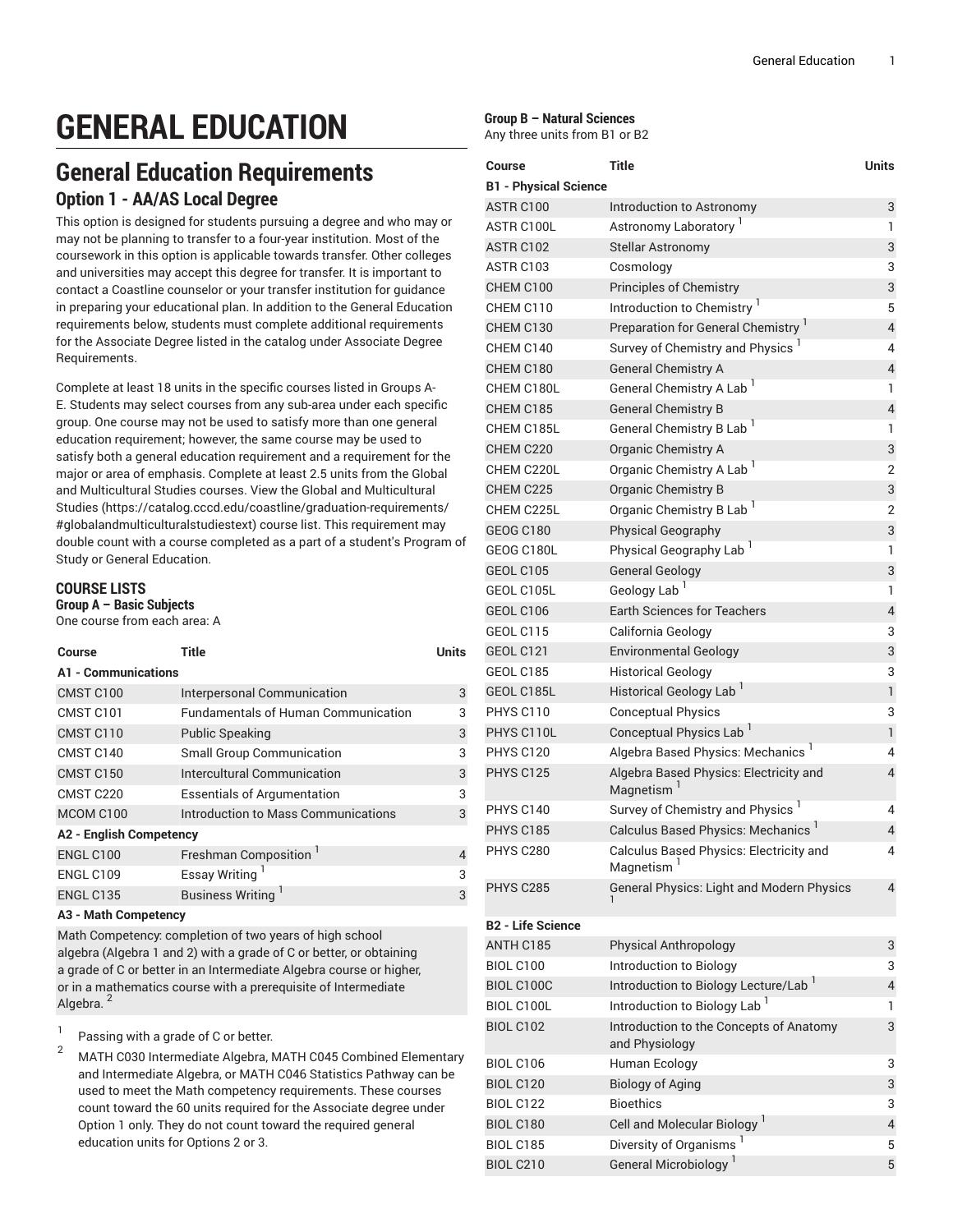| Course           | Title                                  | <b>Units</b>   |
|------------------|----------------------------------------|----------------|
| <b>BIOL C220</b> | Human Anatomy <sup>1</sup>             | 5              |
| <b>BIOL C221</b> | Introduction to Anatomy and Physiology | $\overline{4}$ |
| <b>BIOL C225</b> | Human Physiology <sup>1</sup>          | $\overline{4}$ |
| <b>BIOL C281</b> | Biochemistry                           | $\overline{4}$ |
| <b>BIOL C283</b> | Genetics                               | $\overline{4}$ |
| ECOL C100        | Human Ecology                          | 3              |
| MRSC C100        | Introduction to Marine Science         | 3              |
| MRSC C100L       | Marine Sciences Lab <sup>1</sup>       | $\mathbf{1}$   |
| PHIL C122        | <b>Bioethics</b>                       | 3              |

1 Course has Laboratory Activity.

## **Group C – Arts and Humanities**

Any three units from C1 or C2

| Course          | Title                                                              | Units          |
|-----------------|--------------------------------------------------------------------|----------------|
| C1 - Arts       |                                                                    |                |
| <b>ART C100</b> | Survey of Art: Prehistory through Late<br>Gothic                   | 3              |
| <b>ART C101</b> | Survey of Art: Renaissance to<br>Contemporary                      | 3              |
| <b>ART C102</b> | <b>Contemporary Art History</b>                                    | 3              |
| <b>ART C103</b> | History of Asian Art                                               | 3              |
| <b>ART C104</b> | The History of Impressionist and Post-<br><b>Impressionist Art</b> | 3              |
| <b>ART C105</b> | Introduction to Art                                                | 3              |
| <b>ART C109</b> | The History and Appreciation of Italian<br>Renaissance Art         | 3              |
| <b>ART C110</b> | Color and Design: 2-D                                              | 3              |
| <b>ART C120</b> | Drawing 1                                                          | 3              |
| <b>ART C121</b> | Life Drawing 1                                                     | 3              |
| <b>ART C122</b> | Painting 1                                                         | 3              |
| <b>ART C131</b> | <b>Chinese Brush Painting Teaching</b><br>Techniques I             | $\overline{2}$ |
| <b>ART C133</b> | <b>Chinese Landscape Painting 1</b>                                | $\overline{2}$ |
| <b>ART C135</b> | Survey of Chinese Brush Painting                                   | $\overline{2}$ |
| ART C137        | History and Appreciation of Chinese Art<br>and Culture             | $\overline{2}$ |
| <b>ART C140</b> | <b>Advanced Drawing</b>                                            | 3              |
| ART C142        | Painting 2                                                         | 3              |
| <b>ART C150</b> | Ceramics 1                                                         | 3              |
| <b>ART C151</b> | Ceramics 2                                                         | 3              |
| <b>ART C183</b> | Introduction to Digital Art and Media                              | 3              |
| or DGA C100     | Introduction to Digital Art and Media                              |                |
| <b>ART C190</b> | Multimedia With Painter 6.0                                        | 3              |
| <b>ART C205</b> | Contemporary Illustration and Design                               | 3              |
| <b>ART C212</b> | Creative Photoshop For Digital<br>Photographs                      | 3              |
| <b>ART C221</b> | Life Drawing 2                                                     | 3              |
| ART C222B       | Painting 4                                                         | 1.5            |
| <b>ART C230</b> | Landscape Painting 1                                               | 1.5            |
| <b>ART C231</b> | Landscape Painting 2                                               | 1.5            |
| ART C232        | Plein Air Painting                                                 | 1.5            |
| <b>ART C263</b> | Watercolor 1                                                       | 3              |

| Course                 | <b>Title</b>                                                    | <b>Units</b>   |
|------------------------|-----------------------------------------------------------------|----------------|
| DANC C200              | Dance Appreciation                                              | 3              |
| <b>MUS C100</b>        | <b>History and Appreciation of Music</b>                        | 3              |
| <b>MUS C103</b>        | <b>World Music</b>                                              | 3              |
| <b>MUS C130</b>        | <b>Beginning Guitar</b>                                         | $\overline{c}$ |
| <b>MUS C131</b>        | Intermediate Guitar                                             | 2              |
| <b>MUS C139</b>        | History of Rock Music                                           | 3              |
| <b>MUS C143</b>        | History of Jazz                                                 | 3              |
| THEA C100              | Introduction to Theater                                         | 3              |
| THEA C101              | Introduction to History and Literature of<br>Theater            | 3              |
| THEA C106              | <b>Acting Fundamentals</b>                                      | 3              |
| THEA C107              | Acting 2                                                        | 3              |
| THEA C111              | The Show: Creating and Performing for<br>Television and the Web | 3              |
| <b>C2 - Humanities</b> |                                                                 |                |
| <b>SIGN C180</b>       | American Sign Language 1                                        | 4              |
| <b>SIGN C185</b>       | American Sign Language 2                                        | 4              |
| ARAB C180              | <b>Elementary Arabic 1</b>                                      | 5              |
| ARAB C180A             | <b>Elementary Arabic 1A</b>                                     | 2.5            |
| ARAB C180B             | <b>Elementary Arabic 1B</b>                                     | 2.5            |
| ARAB C182              | <b>Conversational Arabic</b>                                    | 3              |
| ARAB C185              | <b>Elementary Arabic 2</b>                                      | 5              |
| ARAB C185A             | <b>Elementary Arabic 2A</b>                                     | 2.5            |
| ARAB C185B             | <b>Elementary Arabic 2B</b>                                     | 2.5            |
| ARAB C280A             | Intermediate Arabic 1A                                          | 2              |
| ARAB C280B             | Intermediate Arabic 1B                                          | $\overline{2}$ |
| CHIN C180              | <b>Elementary Chinese 1</b>                                     | 5              |
| <b>CHIN C185</b>       | <b>Elementary Chinese 2</b>                                     | 5              |
| ENGL C102              | Critical Reasoning, Reading, and Writing                        | 3              |
| ENGL C140              | Appreciation of Literature                                      | 3              |
| ENGL C143              | <b>Children's Literature</b>                                    | 3              |
| ENGL C144              | The International Short Story                                   | 3              |
| ENGL C145              | American Literature: The Short Story                            | 3              |
| ENGL C146              | Introduction to 20th Century Military<br>Fiction                | 3              |
| <b>ENGL C150</b>       | American Literature through the Civil War                       | 3              |
| <b>ENGL C155</b>       | American Literature 1865 to Present                             | 3              |
| ENGL C181              | Shakespeare                                                     | 3              |
| ENGL C270              | <b>British Literature to 1800</b>                               | 3              |
| ENGL C275              | British Literature since 1800                                   | 3              |
| ENGL C296              | Gothic Victorian Literature                                     | 3              |
| ENGL C297              | American Gothic Literature                                      | 3              |
| <b>FREN C180</b>       | <b>Elementary French 1</b>                                      | 5              |
| <b>FREN C185</b>       | <b>Elementary French 2</b>                                      | 5              |
| <b>FREN C280</b>       | Intermediate French 1                                           | 4              |
| FREN C285              | Intermediate French 2                                           | 4              |
| <b>HIST C115</b>       | Latin American History and Culture                              | 3              |
| <b>HIST C121</b>       | History of American Women                                       | 3              |
| HIST C122              |                                                                 | 3              |
| HIST C132              | <b>Chicano History</b><br>History of Britain and Ireland 1      | 3              |
| <b>HIST C135</b>       |                                                                 |                |
|                        | History of Britain and Ireland 2                                | 3<br>3         |
| HIST C146              | <b>History of Mexico</b>                                        |                |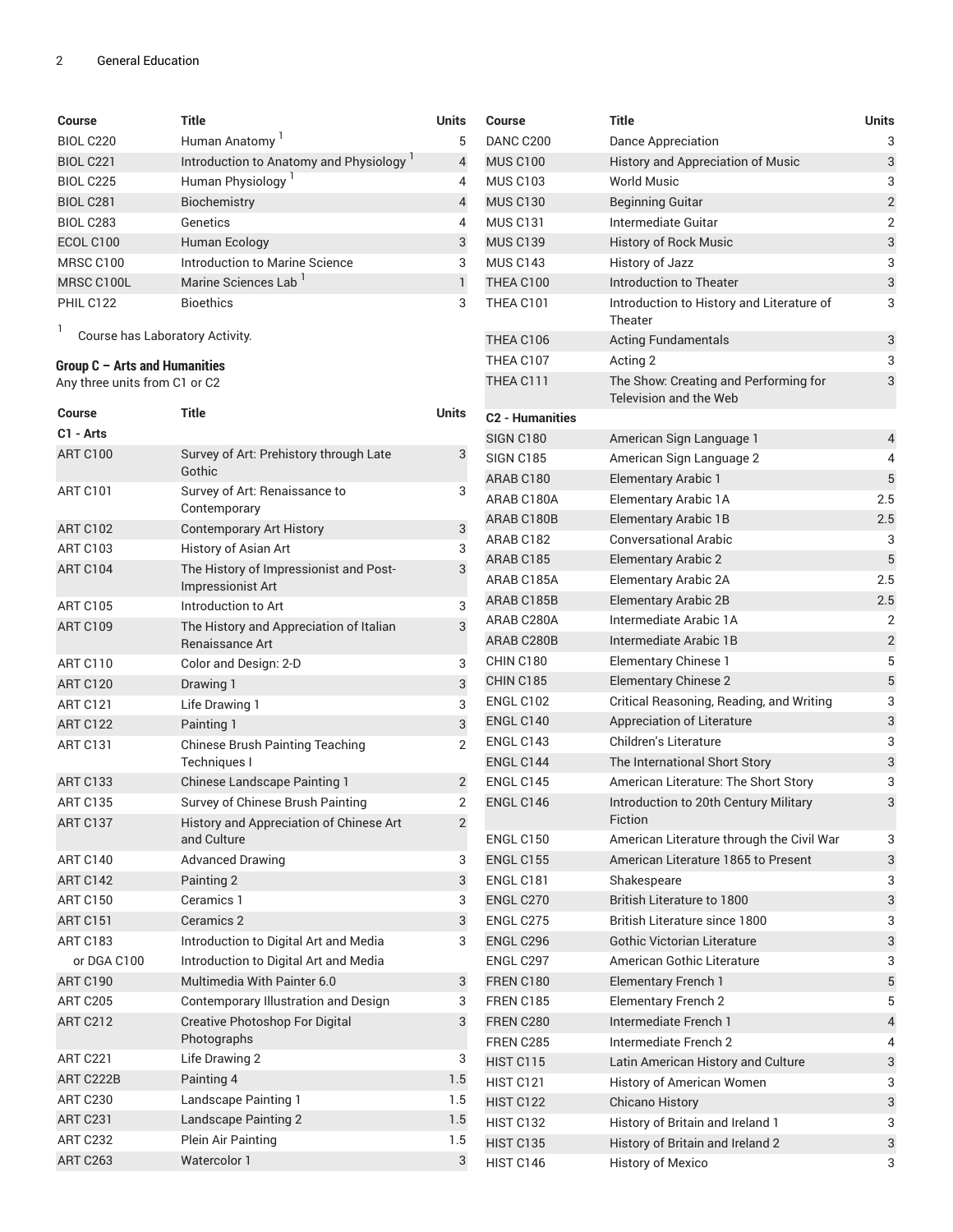| <b>Course</b>             | Title                                     | <b>Units</b>              | <b>Course</b>    | Title                                         | <b>Units</b> |
|---------------------------|-------------------------------------------|---------------------------|------------------|-----------------------------------------------|--------------|
| <b>HIST C150</b>          | History of California                     | 3                         | <b>GERO C170</b> | Psychology of Aging                           | 3            |
| <b>HIST C155</b>          | The American West                         | 3                         | <b>HIST C115</b> | Latin American History and Culture            | 3            |
| HIST C <sub>161</sub>     | World History 1                           | $\ensuremath{\mathsf{3}}$ | <b>HIST C121</b> | History of American Women                     | 3            |
| HIST C162                 | World History 2                           | 3                         | <b>HIST C122</b> | <b>Chicano History</b>                        | 3            |
| HIST C170                 | United States History to 1876             | $\ensuremath{\mathsf{3}}$ | HIST C123        | History of Ethnic Minorities in the United    | 3            |
| HIST C175                 | United States History since 1876          | 3                         |                  | States                                        |              |
| HIST C180                 | <b>Western Civilization 1</b>             | 3                         | HIST C132        | History of Britain and Ireland 1              | 3            |
| <b>HIST C185</b>          | <b>Western Civilization 2</b>             | 3                         | <b>HIST C135</b> | History of Britain and Ireland 2              | 3            |
| <b>HUM C100</b>           | Introduction to the Humanities            | $\mathsf 3$               | HIST C146        | <b>History of Mexico</b>                      | 3            |
| <b>HUM C110</b>           | Humanities through the Arts               | 3                         | <b>HIST C150</b> | History of California                         | 3            |
| <b>HUM C135</b>           | History and Appreciation of the Cinema    | $\overline{3}$            | <b>HIST C155</b> | The American West                             | 3            |
| <b>ITAL C180</b>          | Elementary Italian 1                      | 5                         | HIST C161        | World History 1                               | 3            |
| <b>ITAL C185</b>          | Elementary Italian 2                      | $\overline{5}$            | <b>HIST C162</b> | <b>World History 2</b>                        | 3            |
| JAPN C180                 | Elementary Japanese 1                     | 5                         | HIST C170        | United States History to 1876                 | 3            |
| JAPN C185                 | <b>Elementary Japanese 2</b>              | $\overline{5}$            | HIST C175        | United States History since 1876              | 3            |
| PHIL C100                 | Introduction to Philosophy                | 3                         | HIST C180        | <b>Western Civilization 1</b>                 | 3            |
| <b>PHIL C102</b>          | History of Ancient Philosophy             | $\overline{3}$            | <b>HIST C185</b> | <b>Western Civilization 2</b>                 | 3            |
| PHIL C113                 | Environmental Ethics: Philosophical       | 3                         | MCOM C100        | Introduction to Mass Communications           | 3            |
|                           | Approaches to Sustainability              |                           | MCOM C150        | Introduction to Radio, TV, Film               | 3            |
| PHIL C115                 | Logic and Critical Thinking               | 3                         | PSCI C101        | Survey of Current Issues                      | 3            |
| PHIL C120                 | <b>Ethics</b>                             | 3                         | PSCI C160        | Law and Democracy                             | 3            |
| PHIL C140                 | <b>Business and Organizational Ethics</b> | $\ensuremath{\mathsf{3}}$ | <b>PSCI C180</b> | American Government                           | 3            |
| SPAN C180                 | Elementary Spanish 1                      | 5                         | PSCI C185        | <b>Comparative Government and Politics</b>    | 3            |
| SPAN C180A                | <b>Elementary Spanish 1A</b>              | 2.5                       | <b>PSYC C100</b> | Introduction to Psychology                    | 3            |
| SPAN C180B                | <b>Elementary Spanish 1B</b>              | 2.5                       | PSYC C116        | Child Growth and Development                  | 3            |
| SPAN C185                 | Elementary Spanish 2                      | 5                         | PSYC C118        | Life Span Developmental Psychology            | 3            |
| SPAN C280                 | Intermediate Spanish 1                    | 4                         | <b>PSYC C165</b> | Principles of Human Sexuality 1               | 3            |
| SPAN C285                 | Intermediate Spanish 2                    | $\overline{4}$            | PSYC C170        | Psychology of Aging                           | 3            |
| THEA C101                 | Introduction to History and Literature of | 3                         | <b>PSYC C250</b> | Psychobiology                                 | 3            |
|                           | Theater <sup>1</sup>                      |                           | <b>PSYC C255</b> | Abnormal Psychology                           | 3            |
| VIET C160                 | Vietnamese For Vietnamese Speakers        | 5                         | <b>PSYC C260</b> | Social Psychology                             | 3            |
| VIET C180                 | <b>Elementary Vietnamese 1</b>            | 5                         | PSYC C280        | Introduction to Research Methods in           | 4            |
| VIET C185                 | <b>Elementary Vietnamese 2</b>            | $\overline{5}$            |                  | Psychology                                    |              |
| VIET C280                 | Intermediate Vietnamese 1                 | $\overline{4}$            | <b>SOC C100</b>  | Introduction to Sociology                     | 3            |
| VIET C285                 | Intermediate Vietnamese 2                 | 4                         | SOC C110         | Dating, Relationships, and Marriage           | 3            |
| Group D - Social Sciences |                                           |                           | <b>SOC C120</b>  | Introduction to Gerontology                   | 3            |
| Complete 3 units          |                                           |                           | SOC C130         | <b>Globalization and Social Change</b>        | 3            |
|                           |                                           |                           | <b>SOC C185</b>  | Analysis of Social Problems                   | 3            |
| Course                    | <b>Title</b>                              | <b>Units</b>              | <b>SOC C233</b>  | <b>Racial and Ethnic Relations in America</b> | 3            |
| ANTH C100                 | <b>Cultural Anthropology</b>              | 3                         | <b>SOC C245</b>  | Perspectives of Sex and Gender                | 3            |

ANTH C120 Introduction to Archaeology 3 ANTH C150 World Cultures 3 ANTH C185 Physical Anthropology 3 CMST C150 Intercultural Communication 3 CJ C140 Introduction to Criminal Justice 3 ECON C110 Economic Issues and Policy 3 ECON C170 Principles of Microeconomics 3 ECON C175 Principles of Macroeconomics 3

ETHS C123 History of Ethnic Minorities in the United

GEOG C100 World Regional Geography 3 GEOG C185 Cultural Geography 3

States

1 GERO C170 and PSYC C170 are cross-listed courses, credit for only one course

### **Group E – Self-Development**

Must complete **3 units**

3

| <b>Course</b>   | Title                                 | <b>Units</b> |
|-----------------|---------------------------------------|--------------|
| <b>BUS C120</b> | <b>Personal Finance</b>               | 3            |
| COUN C104       | Career and Life Planning              | 3            |
| COUN C105       | <b>Strategies for College Success</b> | 3            |
| <b>FN C170</b>  | <b>Nutrition</b>                      | 3            |
| <b>FN C225</b>  | Nutrition through the Lifecycle       | 3            |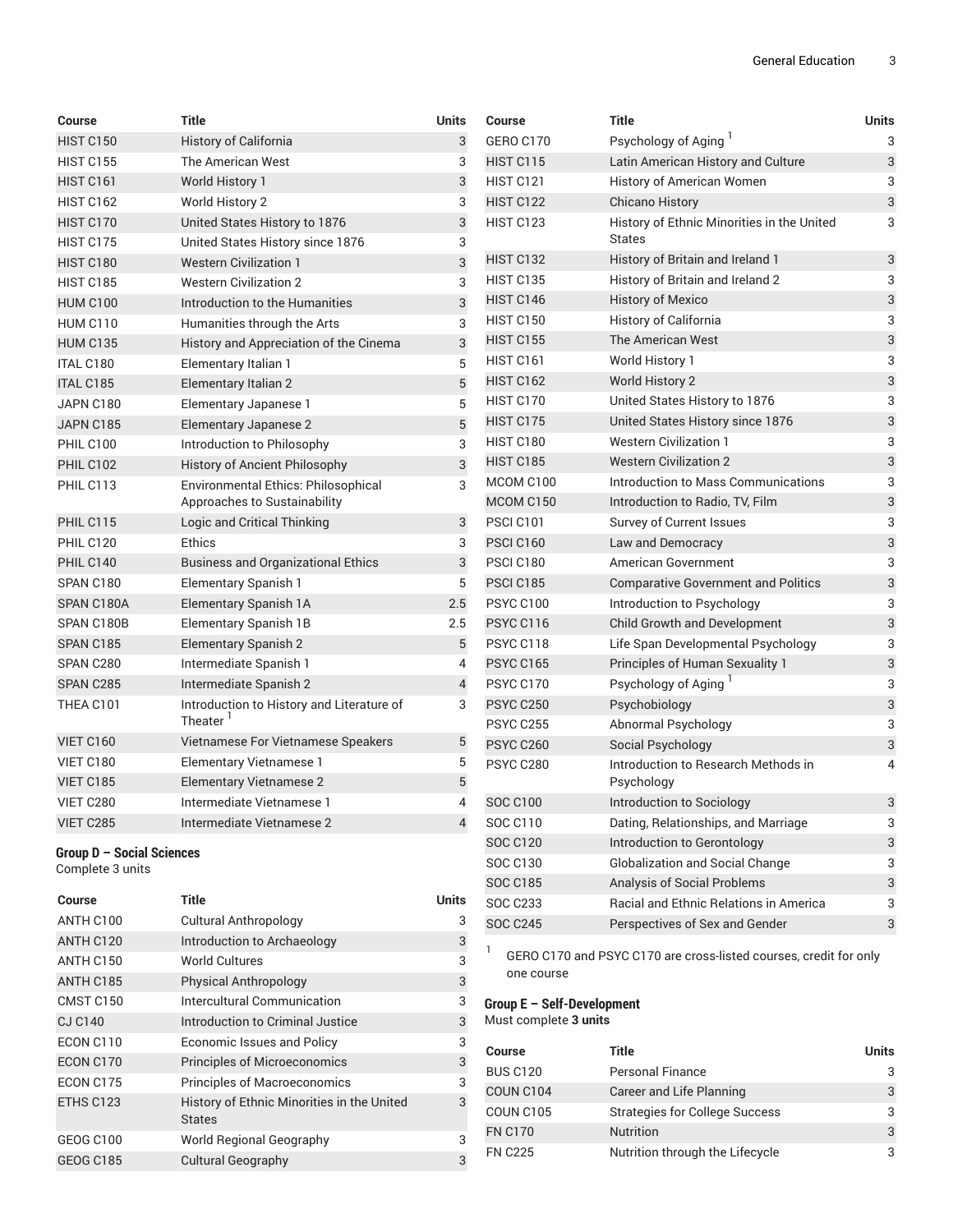| Course           | Title                                          | <b>Units</b>   |
|------------------|------------------------------------------------|----------------|
| <b>GERO C220</b> | Controversies and Ethical Issues in Aging      | 3              |
| <b>GERO C223</b> | <b>Healthy Aging</b>                           | 3              |
| <b>GERO C225</b> | Nutrition through the Lifecycle                | 3              |
| <b>GERO C240</b> | Aging in a Multicultural Society               | 3              |
| HLTH C100        | <b>Personal Health</b>                         | 3              |
| HLTH C120        | Introduction to Wellness Coaching              | 3              |
| HLTH C223        | <b>Healthy Aging</b>                           | 3              |
| <b>KIN C101</b>  | <b>Personal Fitness and Wellness</b>           | $\mathbf{1}$   |
| <b>KIN C190</b>  | Physiology of Exercise                         | 3              |
| <b>KIN C201</b>  | <b>Fitness for Life</b>                        | 3              |
| <b>KIN C289</b>  | <b>Exercise Testing and Prescription</b>       | 3              |
| <b>LIBR C110</b> | Library Research and Information<br>Competency | $\overline{2}$ |
| <b>PE C102</b>   | Lifetime Fitness                               | $0.5 - 1$      |
| <b>PE C115</b>   | Tai Chi Beginning                              | $0.5 - 1$      |
| <b>PE C116</b>   | Tai Chi Intermediate                           | $0.5 - 1$      |
| <b>PE C118A</b>  | Introduction to Yoga 1                         | $0.5 - 1.5$    |
| <b>PE C118B</b>  | Introduction to Yoga 2                         | $0.5 - 1.5$    |
| <b>PE C119A</b>  | Hatha Yoga 1                                   | $0.5 - 1.5$    |
| <b>PE C119B</b>  | Hatha Yoga 2                                   | $0.5 - 1.5$    |
| <b>PE C121A</b>  | Power Yoga 1                                   | $0.5 - 1.5$    |
| <b>PE C121B</b>  | Power Yoga 2                                   | $0.5 - 1.5$    |
| <b>PE C126A</b>  | <b>Relaxation Movements 1</b>                  | $0.5 - 1.5$    |
| <b>PE C126B</b>  | <b>Relaxation Movements 2</b>                  | $0.5 - 1.5$    |
| <b>PE C169A</b>  | Self Defense Arts                              | $0.5 - 1.5$    |
| <b>PE C169B</b>  | Self Defense Arts 2                            | $0.5 - 1.5$    |
| <b>PE C201</b>   | <b>Fitness for Life</b>                        | 3              |
| <b>PSYC C116</b> | Child Growth and Development                   | 3              |
| PSYC C118        | Life Span Developmental Psychology             | 3              |
| <b>PSYC C165</b> | Principles of Human Sexuality 1                | 3              |
| <b>PSYC C170</b> | Psychology of Aging                            | 3              |

# **Option 2—Transfer CSU**

Designed for students who are planning to transfer to a university in the CSU system. However, it may be appropriate for transfer to some independent colleges. In addition to the General Education requirements below, students must complete additional requirements for the Associate Degree listed in the catalog. Transfer students are strongly advised to contact a Coastline counselor for guidance in preparing an educational plan. In addition, for the most current articulation information, visit [www.assist.org](http://www.assist.org) [\(http://www.assist.org\)](http://www.assist.org).

Complete at least 39 units in the specific courses listed in Groups A-E. One course may not be used to satisfy more than one general education requirement; however, the same course may be used to satisfy both a general education requirement and a requirement for the major or Area of Emphasis. Students may also double-count courses for the [Global and](https://catalog.cccd.edu/coastline/graduation-requirements/#globalandmulticulturalstudiestext) [Multicultural Studies \(https://catalog.cccd.edu/coastline/graduation](https://catalog.cccd.edu/coastline/graduation-requirements/#globalandmulticulturalstudiestext)[requirements/#globalandmulticulturalstudiestext](https://catalog.cccd.edu/coastline/graduation-requirements/#globalandmulticulturalstudiestext)) Requirement.

Certification of General Education for Transfer to CSU

Upon a student's request, Coastline will verify the completion of lowerdivision general education requirements for transfer to the California State University. Courses can only be certified if they were on the CSU approved list at the time they were taken by the student. Upon

transferring, the student will need to complete any upper-division general education requirements required by the university. Students who transfer without certification will have to meet both lower- and upper-division general education requirements of the specific CSU campus to which they are transferring. Meeting these requirements usually necessitates taking additional courses. Students may also request subject-area (partial) certification. To qualify a student must satisfactorily complete the courses required in one or more sub-areas. Coastline will provide a full-certification only once. Certification is not automatic and must be requested after the completion of the last term prior to transfer. This request should be made in the Admissions Office when final transcripts are requested to be sent to the transfer university.

Certificate of Achievement in CSU General Education

Upon completion of this General Education pattern, students receiving CSU GE certification will also automatically receive a Certificate of Achievement in CSU General Education.

#### **COURSE LISTS**

#### **Area A – English Language, Communication and Critical Thinking**

*Must complete* **9 units** *with a minimum of one course in A1, A2 and A3 (grade of C or better).*

| Course                            | <b>Title</b>                               | Units |  |
|-----------------------------------|--------------------------------------------|-------|--|
| <b>A1 - Oral Communication</b>    |                                            |       |  |
| CMST C100                         | <b>Interpersonal Communication</b>         | 3     |  |
| CMST C101                         | <b>Fundamentals of Human Communication</b> | 3     |  |
| CMST C110                         | <b>Public Speaking</b>                     | 3     |  |
| CMST C140                         | <b>Small Group Communication</b>           | 3     |  |
| <b>A2 - Written Communication</b> |                                            |       |  |
| ENGL C100                         | <b>Freshman Composition</b>                | 4     |  |
| <b>A3 - Critical Thinking</b>     |                                            |       |  |
| CMST <sub>C220</sub>              | <b>Essentials of Argumentation</b>         | 3     |  |
| <b>ENGL C102</b>                  | Critical Reasoning, Reading, and Writing   | 3     |  |
| PHIL C115                         | Logic and Critical Thinking                | 3     |  |
| PHIL C220                         | Introduction to Symbolic Logic             | 3     |  |
| READ C102                         | <b>Critical Reading</b>                    | 3     |  |

#### **Area B – Scientific Inquiry and Quantitative Reasoning**

*Must complete* **9 units** *with a minimum of one course each in B1, B2, and B4. One of the courses selected from B1 or B2 must have an embedded lab (ex: BIOL C220) or register for the associated lab course (ex: GEOL C105 and GEOL C105L) for B3 requirement to be satisfied.*

| Course                       | Title                                    | <b>Units</b> |
|------------------------------|------------------------------------------|--------------|
| <b>B1 - Physical Science</b> |                                          |              |
| ASTR C100                    | Introduction to Astronomy                | 3            |
| ASTR C102                    | Stellar Astronomy                        | 3            |
| ASTR C <sub>103</sub>        | Cosmology                                | 3            |
| CHEM C100                    | <b>Principles of Chemistry</b>           | 3            |
| CHEM C110                    | Introduction to Chemistry                | 5            |
| CHEM C130                    | <b>Preparation for General Chemistry</b> | 4            |
| CHEM C140                    | Survey of Chemistry and Physics          | 4            |
| CHEM C180                    | <b>General Chemistry A</b>               | 4            |
| CHEM C185                    | <b>General Chemistry B</b>               | 4            |
| CHEM C220                    | Organic Chemistry A                      | 3            |
| CHEM C225                    | Organic Chemistry B                      | 3            |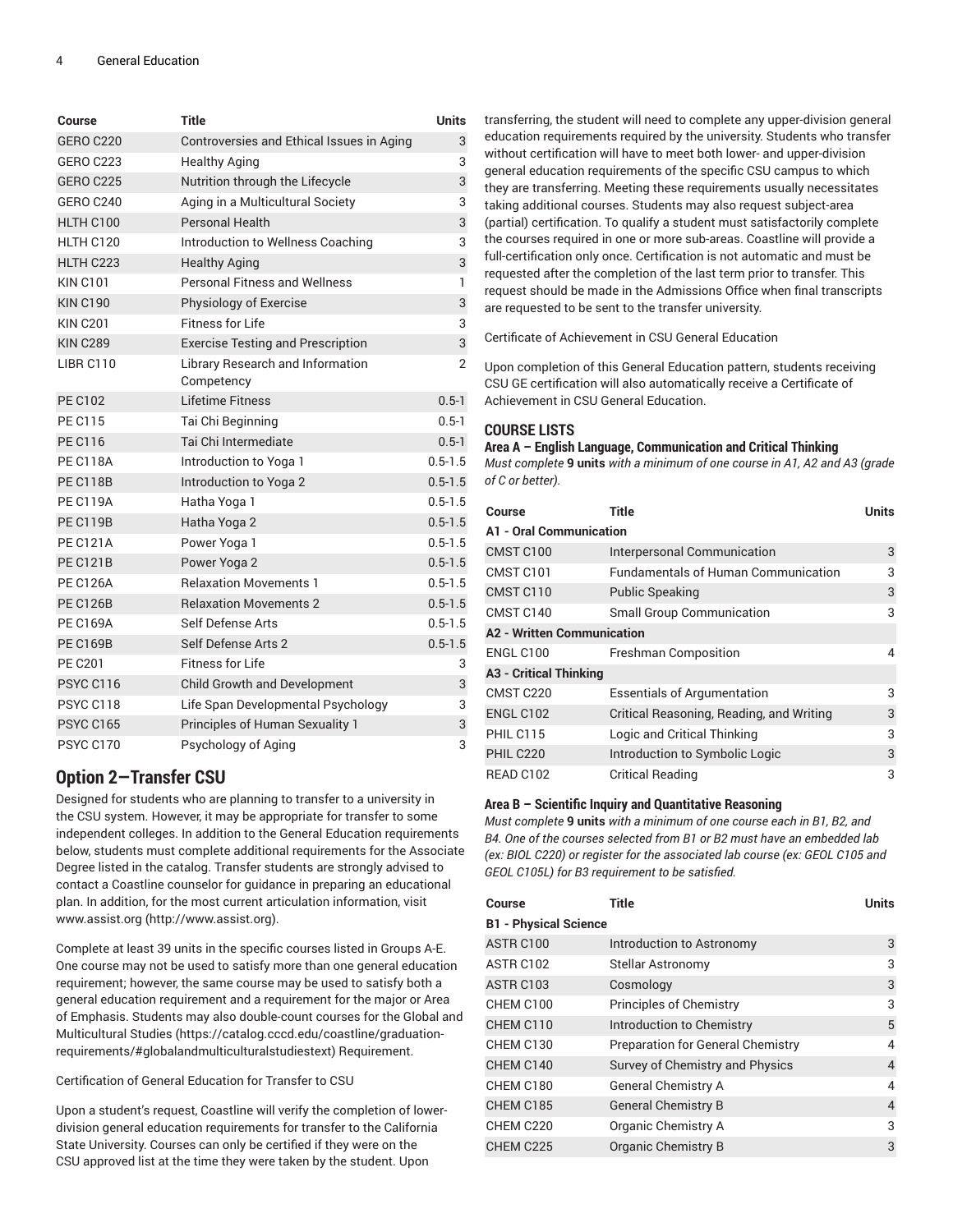| Course                          | <b>Title</b>                                              | <b>Units</b>   |
|---------------------------------|-----------------------------------------------------------|----------------|
| <b>ENVS C100</b>                | Introduction to Environmental Science                     | 3              |
| <b>GEOG C180</b>                | <b>Physical Geography</b>                                 | 3              |
| GEOL C105                       | General Geology                                           | 3              |
| GEOL C106                       | <b>Earth Sciences for Teachers</b>                        | $\overline{4}$ |
| GEOL C115                       | California Geology                                        | 3              |
| <b>GEOL C121</b>                | <b>Environmental Geology</b>                              | 3              |
| GEOL C185                       | <b>Historical Geology</b>                                 | 3              |
| PHYS C110                       | <b>Conceptual Physics</b>                                 | 3              |
| <b>PHYS C120</b>                | Algebra Based Physics: Mechanics                          | 4              |
| <b>PHYS C125</b>                | Algebra Based Physics: Electricity and<br>Magnetism       | $\overline{4}$ |
| PHYS C140                       | Survey of Chemistry and Physics                           | 4              |
| PHYS C185                       | <b>Calculus Based Physics: Mechanics</b>                  | 4              |
| PHYS C280                       | Calculus Based Physics: Electricity and<br>Magnetism      | 4              |
| PHYS C285                       | <b>General Physics: Light and Modern Physics</b>          | 4              |
| <b>B2 - Life Science</b>        |                                                           |                |
| ANTH C185                       | Physical Anthropology                                     | 3              |
| <b>BIOL C100</b>                | Introduction to Biology                                   | 3              |
| BIOL C100C                      | Introduction to Biology Lecture/Lab                       | $\overline{4}$ |
| <b>BIOL C102</b>                | Introduction to the Concepts of Anatomy<br>and Physiology | 3              |
| <b>BIOL C103</b>                | Introduction to Marine Science                            | 3              |
| <b>BIOL C106</b>                | Human Ecology                                             | 3              |
| <b>BIOL C120</b>                | <b>Biology of Aging</b>                                   | 3              |
| <b>BIOL C180</b>                | Cell and Molecular Biology                                | 4              |
| <b>BIOL C185</b>                | Diversity of Organisms                                    | 5              |
| <b>BIOL C210</b>                | <b>General Microbiology</b>                               | 5              |
| <b>BIOL C220</b>                | Human Anatomy                                             | 5              |
| <b>BIOL C225</b>                | Human Physiology                                          | 4              |
| <b>BIOL C283</b>                | Genetics                                                  | $\overline{4}$ |
| CHEM C281                       | Biochemistry                                              | 4              |
| ECOL C100                       | Human Ecology                                             | 3              |
| <b>GERO C122</b>                | <b>Biology of Aging</b>                                   | 3              |
| MRSC C100                       | Introduction to Marine Science                            | 3              |
| <b>PSYC C250</b>                | Psychobiology                                             | 3              |
| <b>B3 - Laboratory Activity</b> |                                                           |                |
| ASTR C100L                      | Astronomy Laboratory                                      | 1              |
| BIOL C100C                      | Introduction to Biology Lecture/Lab                       | $\sqrt{4}$     |
| BIOL C100L                      | Introduction to Biology Lab                               | 1              |
| <b>BIOL C180</b>                | <b>Cell and Molecular Biology</b>                         | $\overline{4}$ |
| <b>BIOL C185</b>                | Diversity of Organisms                                    | 5              |
| <b>BIOL C210</b>                | <b>General Microbiology</b>                               | $\overline{5}$ |
| <b>BIOL C220</b>                | Human Anatomy                                             | 5              |
| <b>BIOL C221</b>                | Introduction to Anatomy and Physiology                    | $\overline{4}$ |
| <b>BIOL C225</b>                | Human Physiology                                          | 4              |
| CHEM C110                       | Introduction to Chemistry                                 | 5              |
| CHEM C130                       | <b>Preparation for General Chemistry</b>                  | 4              |
| CHEM C140                       | Survey of Chemistry and Physics <sup>2</sup>              | $\overline{4}$ |
| CHEM C180L                      | <b>General Chemistry A Lab</b>                            | 1              |
| CHEM C185L                      | <b>General Chemistry B Lab</b>                            | 1              |
| CHEM C220L                      | Organic Chemistry A Lab                                   | 2              |

| Course               | <b>Title</b>                                                                                                       | <b>Units</b>            |
|----------------------|--------------------------------------------------------------------------------------------------------------------|-------------------------|
| GEOL C105L           | <b>Geology Lab</b>                                                                                                 | 1                       |
| <b>GEOL C106</b>     | <b>Earth Sciences for Teachers</b>                                                                                 | 4                       |
| GEOL C185L           | <b>Historical Geology Lab</b>                                                                                      | 1                       |
| MRSC C100L           | <b>Marine Sciences Lab</b>                                                                                         | 1                       |
| PHYS C110L           | <b>Conceptual Physics Lab</b>                                                                                      | $\mathbf{1}$            |
| <b>PHYS C120</b>     | Algebra Based Physics: Mechanics                                                                                   | 4                       |
| <b>PHYS C125</b>     | Algebra Based Physics: Electricity and<br>Magnetism                                                                | 4                       |
| PHYS C140            | Survey of Chemistry and Physics <sup>2</sup>                                                                       | 4                       |
| <b>PHYS C185</b>     | <b>Calculus Based Physics: Mechanics</b>                                                                           | $\overline{4}$          |
| PHYS C280            | Calculus Based Physics: Electricity and<br>Magnetism                                                               | 4                       |
| <b>PHYS C285</b>     | <b>General Physics: Light and Modern Physics</b>                                                                   | 4                       |
|                      | <b>B4 - Mathematical/ Quantitative Reasoning Concepts</b>                                                          |                         |
| Grade of C or better |                                                                                                                    |                         |
| MATH C100            | Liberal Arts Mathematics                                                                                           | 3                       |
| <b>MATH C103</b>     | <b>Statistics for Elementary Teachers</b>                                                                          | 3                       |
| MATH C104            | <b>Mathematics for Elementary Teachers</b>                                                                         | 3                       |
| MATH C106            | <b>Geometry for Elementary Teachers</b>                                                                            | 3                       |
| MATH C115            | College Algebra                                                                                                    | 4                       |
| MATH C120            | Trigonometry                                                                                                       | 3                       |
| MATH C140            | <b>Business Calculus</b>                                                                                           | 4                       |
| <b>MATH C150</b>     | <b>Finite Mathematics With Applications</b>                                                                        | $\overline{\mathbf{4}}$ |
| MATH C160            | Introduction to Statistics                                                                                         | 4                       |
| MATH C170            | Precalculus                                                                                                        | 5                       |
| MATH C180            | Calculus 1                                                                                                         | 5                       |
| <b>MATH C185</b>     | Calculus 2                                                                                                         | 5                       |
| MATH C280            | Calculus 3                                                                                                         | 5                       |
| MATH C285            | Introduction to Linear Algebra and<br><b>Differential Equations</b>                                                | 5                       |
| 1<br>C               | ASTR C100 Introduction to Astronomy must be taken prior to or<br>concurrently with ASTR C100L Astronomy Laboratory |                         |

 $^{\rm 2}$   $\,$  CHEM C140 Survey of Chemistry and Physics and PHYS C140 Survey of Chemistry and Physics are equivalent courses, only one course will meet B2

#### **Area C – Arts and Humanities**

*Must complete* **9 units** *with a minimum of 3 units in C1 and 3 units in C2.*

| Course          | <b>Title</b>                                                       | <b>Units</b> |
|-----------------|--------------------------------------------------------------------|--------------|
| C1 - Arts       |                                                                    |              |
| <b>ART C100</b> | Survey of Art: Prehistory through Late<br>Gothic                   | 3            |
| <b>ART C101</b> | Survey of Art: Renaissance to<br>Contemporary                      | 3            |
| <b>ART C102</b> | <b>Contemporary Art History</b>                                    | 3            |
| <b>ART C103</b> | History of Asian Art                                               | 3            |
| <b>ART C104</b> | The History of Impressionist and Post-<br><b>Impressionist Art</b> | 3            |
| <b>ART C105</b> | Introduction to Art                                                | 3            |
| <b>ART C109</b> | The History and Appreciation of Italian<br>Renaissance Art         | 3            |
| <b>ART C120</b> | Drawing 1                                                          | 3            |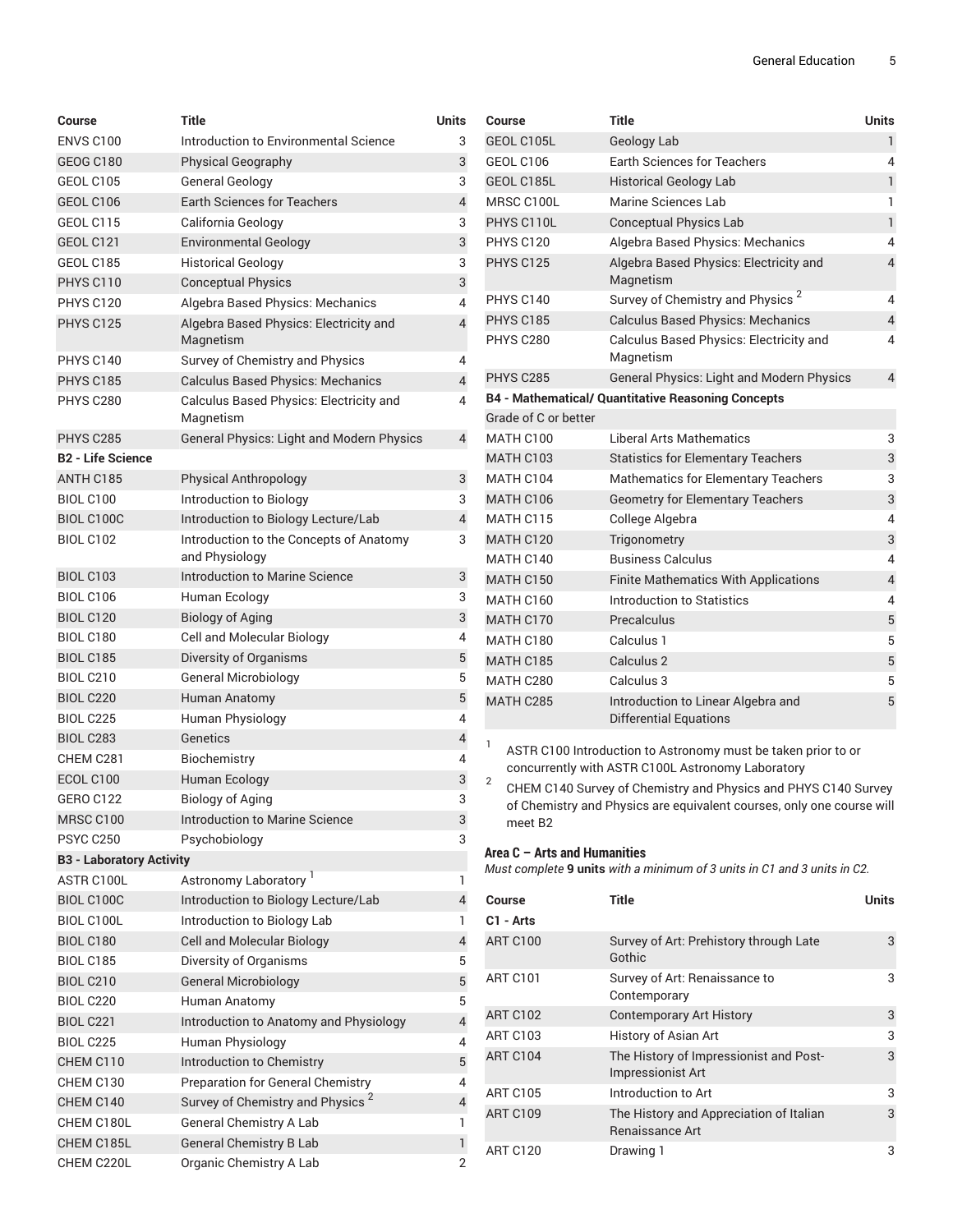| Course                 | Title                                                             | <b>Units</b>   |
|------------------------|-------------------------------------------------------------------|----------------|
| <b>ART C122</b>        | Painting 1                                                        | 3              |
| <b>ART C135</b>        | Survey of Chinese Brush Painting                                  | 2              |
| ART C137               | History and Appreciation of Chinese Art<br>and Culture            | $\overline{2}$ |
| <b>ART C140</b>        | <b>Advanced Drawing</b>                                           | 3              |
| ART C142               | Painting 2                                                        | 3              |
| <b>ART C263</b>        | Watercolor 1                                                      | 3              |
| DANC C200              | Dance Appreciation                                                | 3              |
| <b>HUM C135</b>        | History and Appreciation of the Cinema                            | 3              |
| <b>MUS C100</b>        | History and Appreciation of Music                                 | 3              |
| <b>MUS C103</b>        | <b>World Music</b>                                                | 3              |
| <b>MUS C139</b>        | History of Rock Music                                             | 3              |
| <b>MUS C143</b>        | History of Jazz                                                   | 3              |
| THEA C100              | Introduction to Theater                                           | 3              |
| THEA C101              | Introduction to History and Literature of<br>Theater <sup>1</sup> | 3              |
| <b>C2 - Humanities</b> |                                                                   |                |
| ARAB <sub>C180</sub>   | Elementary Arabic 1                                               | 5              |
| ARAB C180A             | <b>Elementary Arabic 1A</b>                                       | 2.5            |
| ARAB C180B             | <b>Elementary Arabic 1B</b>                                       | 2.5            |
| ARAB C182              | Conversational Arabic                                             | 3              |
| ARAR C185              | <b>Elementary Arabic 2</b>                                        | 5              |
| ARAB C185A             | <b>Elementary Arabic 2A</b>                                       | 2.5            |
| ARAB C185B             | <b>Elementary Arabic 2B</b>                                       | 2.5            |
| ARAB C280A             | Intermediate Arabic 1A                                            | $\overline{2}$ |
| ARAB C280B             | Intermediate Arabic 1B                                            | 2              |
| ARAB C285A             | Intermediate Arabic 2A                                            | 2              |
| ARAB C285B             | Intermediate Arabic 2B                                            | $\overline{2}$ |
| <b>BIOL C122</b>       | Bioethics <sup>1</sup>                                            | 3              |
| CHIN A180              | Elementary Chinese 1                                              | 5              |
| CHIN A185              | <b>Elementary Chinese 2</b>                                       | 5              |
| <b>CMST C150</b>       | Intercultural Communication                                       | 3              |
| <b>ENGL C102</b>       | Critical Reasoning, Reading, and Writing                          | 3              |
| ENGL C140              | Appreciation of Literature                                        | 3              |
| ENGL C143              | <b>Children's Literature</b>                                      | 3              |
| ENGL C144              | The International Short Story                                     | 3              |
| ENGL C145              | American Literature: The Short Story                              | 3              |
| ENGL C146              | Introduction to 20th Century Military<br>Fiction                  | 3              |
| <b>ENGL C150</b>       | American Literature through the Civil War                         | 3              |
| <b>ENGL C155</b>       | American Literature 1865 to Present                               | 3              |
| <b>ENGL C181</b>       | Shakespeare                                                       | 3              |
| ENGL C270              | British Literature to 1800                                        | 3              |
| ENGL C275              | British Literature since 1800                                     | 3              |
| ENGL C296              | Gothic Victorian Literature                                       | 3              |
| ENGL C297              | American Gothic Literature                                        | 3              |
| FREN C180              | <b>Elementary French 1</b>                                        | 5              |
| FREN C185              | <b>Elementary French 2</b>                                        | 5              |
| FREN C280              | Intermediate French 1                                             | 4              |
| FREN C285              | Intermediate French 2                                             | 4              |
| <b>HIST C121</b>       | History of American Women                                         | 3              |
| HIST C132              | History of Britain and Ireland 1                                  | 3              |

| Course           | <b>Title</b>                                                               | <b>Units</b>   |
|------------------|----------------------------------------------------------------------------|----------------|
| <b>HIST C135</b> | History of Britain and Ireland 2                                           | 3              |
| <b>HIST C150</b> | <b>History of California</b>                                               | 3              |
| <b>HIST C155</b> | <b>The American West</b>                                                   | 3              |
| <b>HIST C161</b> | World History 1                                                            | 3              |
| <b>HIST C162</b> | World History 2                                                            | 3              |
| HIST C170        | United States History to 1876                                              | 3              |
| HIST C175        | United States History since 1876                                           | 3              |
| <b>HIST C180</b> | <b>Western Civilization 1</b>                                              | 3              |
| <b>HIST C185</b> | <b>Western Civilization 2</b>                                              | 3              |
| <b>HUM C100</b>  | Introduction to the Humanities                                             | 3              |
| <b>HUM C110</b>  | Humanities through the Arts                                                | 3              |
| <b>ITAL C180</b> | Elementary Italian 1                                                       | 5              |
| <b>ITAL C185</b> | <b>Elementary Italian 2</b>                                                | 5              |
| JAPN C180        | Elementary Japanese 1                                                      | $\sqrt{5}$     |
| JAPN C185        | <b>Elementary Japanese 2</b>                                               | 5              |
| <b>PHIL C100</b> | Introduction to Philosophy                                                 | 3              |
| PHIL C102        | History of Ancient Philosophy                                              | 3              |
| PHIL C113        | <b>Environmental Ethics: Philosophical</b><br>Approaches to Sustainability | 3              |
| PHIL C120        | Ethics                                                                     | 3              |
| PHIL C122        | Bioethics <sup>1</sup>                                                     | 3              |
| <b>SIGN C185</b> | American Sign Language 2                                                   | 4              |
| SPAN C180        | <b>Elementary Spanish 1</b>                                                | 5              |
| SPAN C180A       | Elementary Spanish 1A                                                      | 2.5            |
| SPAN C180B       | <b>Elementary Spanish 1B</b>                                               | 2.5            |
| SPAN C185        | Elementary Spanish 2                                                       | 5              |
| SPAN C280        | Intermediate Spanish 1                                                     | $\overline{4}$ |
| SPAN C285        | Intermediate Spanish 2                                                     | 4              |
| THEA C101        | Introduction to History and Literature of<br>Theater                       | 3              |
| VIET C160        | Vietnamese For Vietnamese Speakers                                         | 5              |
| VIET C180        | Elementary Vietnamese 1                                                    | 5              |
| VIET C185        | <b>Elementary Vietnamese 2</b>                                             | 5              |
| VIET C280        | Intermediate Vietnamese 1                                                  | $\overline{4}$ |
| <b>VIET C285</b> | Intermediate Vietnamese 2                                                  | 4              |

<sup>1</sup> BIOL C122 and PHIL C122 are cross-listed courses, credit for only one course.

#### **Area D – Social Sciences**

*Choose two courses from any discipline(s) for a minimum of* **6 semester units**.

| Course         | Title                                   | <b>Units</b> |
|----------------|-----------------------------------------|--------------|
| ANTH C100      | <b>Cultural Anthropology</b>            | 3            |
| ANTH C120      | Introduction to Archaeology             | 3            |
| ANTH C150      | <b>World Cultures</b>                   | 3            |
| ANTH C175      | Global Perspectives of Food and Culture | 3            |
| CMST C150      | Intercultural Communication             | 3            |
| <b>CJ C140</b> | Introduction to Criminal Justice        | 3            |
| ECON C110      | Economic Issues and Policy              | 3            |
| ECON C170      | <b>Principles of Microeconomics</b>     | 3            |
| ECON C175      | <b>Principles of Macroeconomics</b>     | 3            |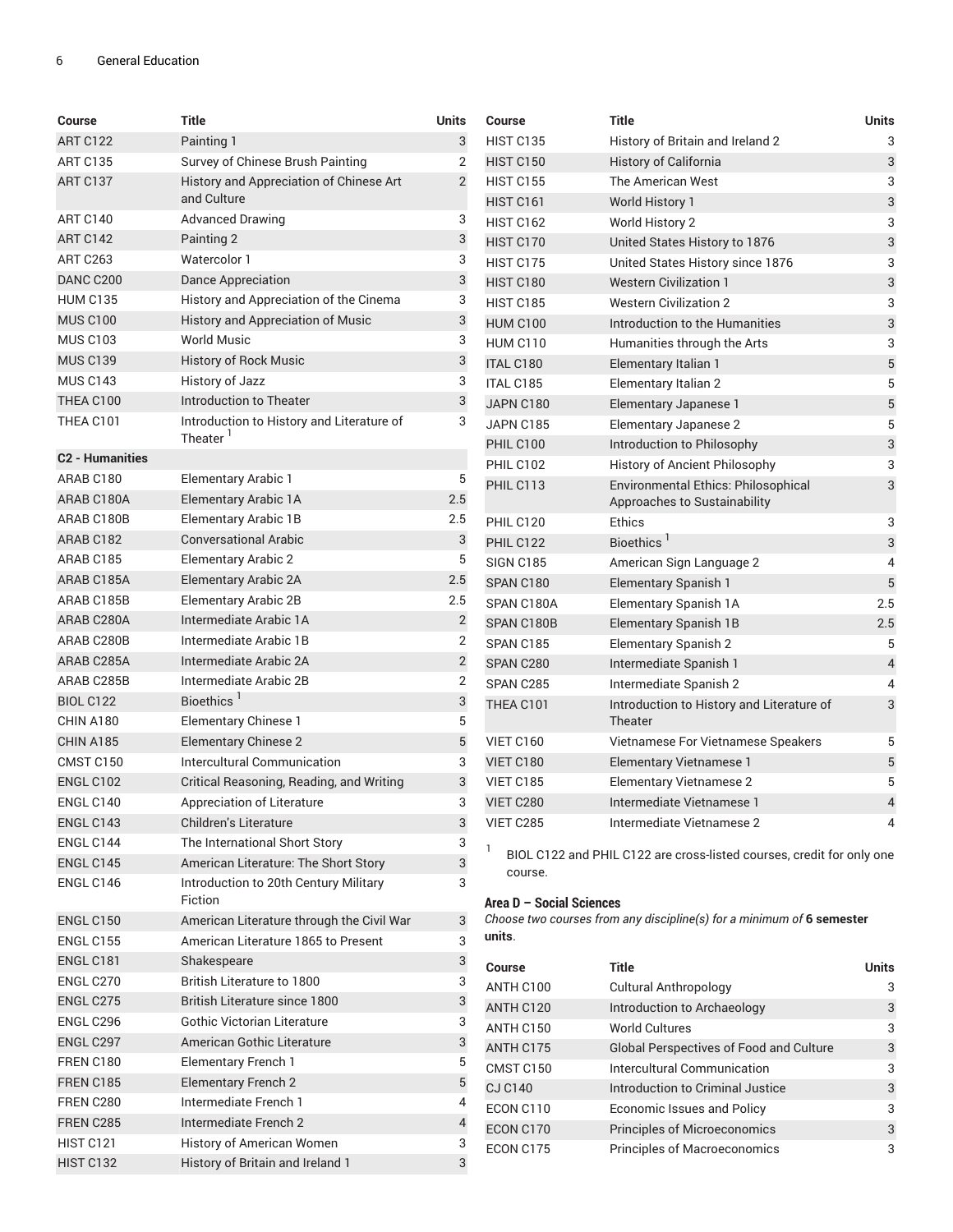| Course           | Title                                                             | Units |
|------------------|-------------------------------------------------------------------|-------|
| ETHS C106        | <b>Cultural Diversity in Human Services</b>                       | 3     |
| ETHS C122        | Chicano History                                                   | 3     |
| ETHS C123        | History of Ethnic Minorities in the United<br>States <sup>2</sup> | 3     |
| ETHS C233        | Racial and Ethnic Relations in America                            | 3     |
| <b>GEOG C100</b> | <b>World Regional Geography</b>                                   | 3     |
| GEOG C150        | California Geography                                              | 3     |
| <b>GEOG C185</b> | <b>Cultural Geography</b>                                         | 3     |
| GERO C170        | Psychology of Aging <sup>3</sup>                                  | 3     |
| <b>HIST C115</b> | Latin American History and Culture                                | 3     |
| HIST C121        | History of American Women                                         | 3     |
| <b>HIST C122</b> | Chicano History                                                   | 3     |
| HIST C123        | History of Ethnic Minorities in the United<br>States <sup>2</sup> | 3     |
| HIST C132        | History of Britain and Ireland 1                                  | 3     |
| <b>HIST C135</b> | History of Britain and Ireland 2                                  | 3     |
| HIST C146        | <b>History of Mexico</b>                                          | 3     |
| <b>HIST C150</b> | <b>History of California</b>                                      | 3     |
| <b>HIST C155</b> | The American West                                                 | 3     |
| HIST C161        | World History 1                                                   | 3     |
| <b>HIST C162</b> | <b>World History 2</b>                                            | 3     |
| HIST C170        | United States History to 1876 <sup>4</sup>                        | 3     |
| HIST C175        | United States History since 1876 <sup>4</sup>                     | 3     |
| HIST C180        | <b>Western Civilization 1</b>                                     | 3     |
| <b>HIST C185</b> | <b>Western Civilization 2</b>                                     | 3     |
| <b>HSVC C106</b> | <b>Cultural Diversity in Human Services</b>                       | 3     |
| MCOM C100        | Introduction to Mass Communications                               | 3     |
| PSCI C101        | Survey of Current Issues                                          | 3     |
| <b>PSCI C160</b> | Law and Democracy                                                 | 3     |
| <b>PSCI C180</b> | American Government <sup>4</sup>                                  | 3     |
| <b>PSCI C185</b> | <b>Comparative Government and Politics</b>                        | 3     |
| <b>PSYC C100</b> | Introduction to Psychology                                        | 3     |
| PSYC C116        | <b>Child Growth and Development</b>                               | 3     |
| PSYC C118        | Life Span Developmental Psychology                                | 3     |
| <b>PSYC C165</b> | Principles of Human Sexuality 1                                   | 3     |
| <b>PSYC C170</b> | Psychology of Aging <sup>3</sup>                                  | 3     |
| <b>PSYC C255</b> | Abnormal Psychology                                               | 3     |
| <b>PSYC C260</b> | Social Psychology                                                 | 3     |
| <b>PSYC C280</b> | Introduction to Research Methods in<br>Psychology                 | 4     |
| SOC C100         | Introduction to Sociology                                         | 3     |
| SOC C110         | Dating, Relationships, and Marriage                               | 3     |
| <b>SOC C120</b>  | Introduction to Gerontology                                       | 3     |
| <b>SOC C130</b>  | <b>Globalization and Social Change</b>                            | 3     |
| SOC C185         | Analysis of Social Problems                                       | 3     |
| <b>SOC C233</b>  | Racial and Ethnic Relations in America                            | 3     |
| SOC C245         | Perspectives of Sex and Gender                                    | 3     |

1 ETHS C122 and HIST C122 are cross-listed courses, credit for only one course

2 ETHS C123 and HIST C123 are cross-listed courses, credit for only one course

3 GERO C170 and PSYC C170 are cross-listed courses, credit for only one course

4 American Institutions Requirement—All CSU campuses require that a student demonstrate competence in the Constitution of the United States and in American History. This may be satisfied by taking PSCI C180 American Government and HIST C170 United States History to 1876 or HIST C175 United States History since 1876 at Coastline College or by taking a course at the CSU. These courses also count toward Area D requirements.

#### **Area E – Lifelong Understanding and Self-Development** *Must complete* **3 units.**

| Course            | Title                                                   | <b>Units</b> |
|-------------------|---------------------------------------------------------|--------------|
| COUN C104         | Career and Life Planning                                | 3            |
| <b>COUN C105</b>  | <b>Strategies for College Success</b>                   | 3            |
| <b>FN C170</b>    | <b>Nutrition</b>                                        | 3            |
| <b>FN C225</b>    | Nutrition through the Lifecycle                         | 3            |
| <b>GERO C220</b>  | Controversies and Ethical Issues in Aging               | 3            |
| <b>GERO C223</b>  | <b>Healthy Aging</b>                                    | 3            |
| <b>GERO C225</b>  | Nutrition through the Lifecycle                         | 3            |
| <b>GERO C240</b>  | Aging in a Multicultural Society                        | 3            |
| HLTH C100         | Personal Health                                         | 3            |
| HLTH C223         | <b>Healthy Aging</b>                                    | 3            |
| <b>KIN C101</b>   | <b>Personal Fitness and Wellness</b>                    | 1            |
| <b>KIN C202</b>   | Introduction to Kinesiology                             | 3            |
| <b>PSYC C116</b>  | <b>Child Growth and Development</b>                     | 3            |
| PSYC C118         | Life Span Developmental Psychology                      | 3            |
| <b>PSYC C165</b>  | Principles of Human Sexuality 1                         | 3            |
| <b>SOC C120</b>   | Introduction to Gerontology                             | 3            |
| activity courses: | A maximum of one unit may be counted from the following |              |
| <b>PE C102</b>    | Lifetime Fitness                                        | $0.5 - 1$    |
| <b>PE C115</b>    | Tai Chi Beginning                                       | $0.5 - 1$    |
| <b>PE C116</b>    | Tai Chi Intermediate                                    | $0.5 - 1$    |
| <b>PE C118A</b>   | Introduction to Yoga 1                                  | $0.5 - 1.5$  |
| <b>PE C118B</b>   | Introduction to Yoga 2                                  | $0.5 - 1.5$  |
| <b>PE C119A</b>   | Hatha Yoga 1                                            | $0.5 - 1.5$  |
| <b>PE C119B</b>   | Hatha Yoga 2                                            | $0.5 - 1.5$  |
| <b>PE C121A</b>   | Power Yoga 1                                            | $0.5 - 1.5$  |
| <b>PE C121B</b>   | Power Yoga 2                                            | $0.5 - 1.5$  |
| <b>PE C126A</b>   | <b>Relaxation Movements 1</b>                           | $0.5 - 1.5$  |
| <b>PE C126B</b>   | <b>Relaxation Movements 2</b>                           | $0.5 - 1.5$  |
| <b>PE C169A</b>   | Self Defense Arts                                       | $0.5 - 1.5$  |
| <b>PE C169B</b>   | Self Defense Arts 2                                     | $0.5 - 1.5$  |

#### **Area F - Ethnic Studies**

Must complete 3 units

| <b>Course</b> | Title                                                       | Units |
|---------------|-------------------------------------------------------------|-------|
| ETHS C123     | History of Ethnic Minorities in the United<br><b>States</b> |       |
| ETHS C233     | <b>Racial and Ethnic Relations in America</b>               | 3     |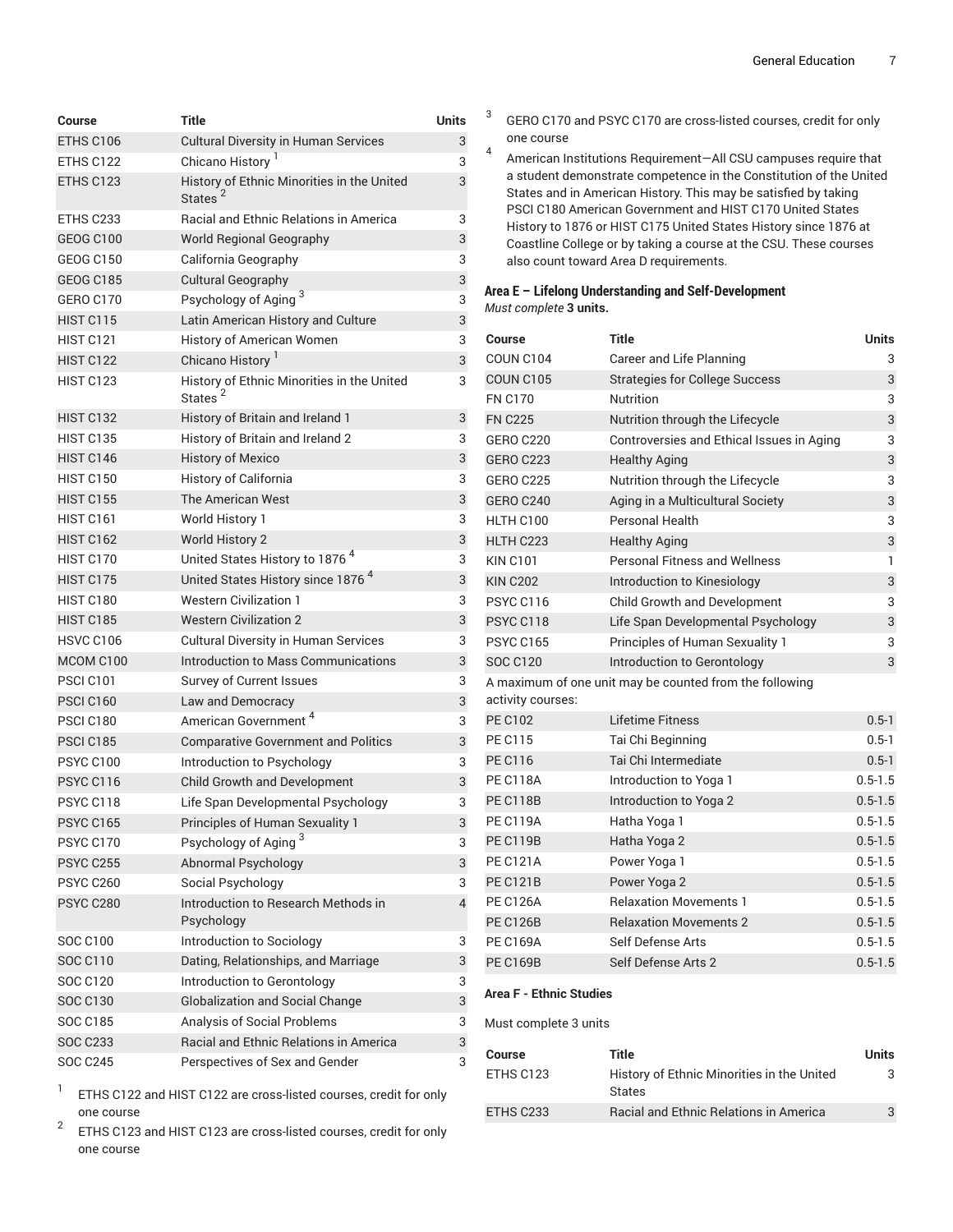## **Option 3—Transfer IGETC**

Designed for students who are planning to transfer to a university in the CSU or UC system. However, it may be appropriate for transfer to some independent colleges. In addition to the General Education requirements below, students must complete additional requirements for the Associate Degree listed in the catalog. Transfer students are strongly advised to contact a Coastline counselor for guidance in preparing an educational plan. In addition, for the most current articulation information, visit www.assist.org.

Complete at least 37 units in the specific courses listed areas 1-6. These courses must be completed with a C or better. One course may not be used to satisfy more than one general education requirement; however, the same course may be used to satisfy both a general education requirement and a requirement for the major or Area of Emphasis. Students may also double-count courses for the [Global and Multicultural](https://catalog.cccd.edu/coastline/graduation-requirements/#globalandmulticulturalstudiestext) [Studies](https://catalog.cccd.edu/coastline/graduation-requirements/#globalandmulticulturalstudiestext) ([https://catalog.cccd.edu/coastline/graduation-requirements/](https://catalog.cccd.edu/coastline/graduation-requirements/#globalandmulticulturalstudiestext) [#globalandmulticulturalstudiestext](https://catalog.cccd.edu/coastline/graduation-requirements/#globalandmulticulturalstudiestext)) Requirement.

Certification of General Education for Transfer to CSU or UC

Upon student request, Coastline will verify the completion of lowerdivision general education requirements for transfer to the California State University (either the CSU general education breadth requirements or the IGETC) or the University of California (IGETC). Courses can only be certified if they were on the CSU or IGETC approved list at the time they were taken by the student. Students who transfer without certification will have to meet the general education requirements of the specific CSU or UC campus to which they are transferring. Meeting these requirements usually necessitates taking additional courses. Coastline will certify courses only once. Certification is not automatic and must be requested after the completion of the last term prior to transfer. This request should be made in the Admissions office when final transcripts are requested to be sent to the transfer university.

#### Partial Certification of IGETC

Students may request partial certification if they have completed all but two of the courses on the IGETC pattern. Students need Areas 1 and 2 completed to meet minimum transfer admission requirements. Therefore, partial certification that acknowledges a deficiency in Area 1 and/or 2 may also indicate a student does not meet minimum transfer requirements. Students have several options for completing the remaining courses. See a counselor for more information.

Certificate of Achievement in Intersegmental General Education Transfer

Upon completion of this General Education pattern, students receiving IGETC certification will also automatically receive a Certificate of Achievement in Intersegmental General Education Transfer (IGETC) and IGETC Certification of General Education.

#### **COURSE LISTS**

#### **Area 1 – English Communication**

**UC**-*Two courses, one from Group A and one from Group B.*

**CSU**-*Three courses, one from Group A, one from Group B and one from Group C.*

| Course                               | Title                                    | <b>Units</b> |
|--------------------------------------|------------------------------------------|--------------|
| <b>Group A - English Composition</b> |                                          |              |
| ENGL C100                            | <b>Freshman Composition</b>              |              |
| <b>Group B - Critical Thinking</b>   |                                          |              |
| ENGL C102                            | Critical Reasoning, Reading, and Writing | 3            |

| <b>Course</b>                  | Title                                                                                                                                     | Units |
|--------------------------------|-------------------------------------------------------------------------------------------------------------------------------------------|-------|
| Group C - Oral Communication 1 |                                                                                                                                           |       |
| CMST C101                      | <b>Fundamentals of Human Communication</b>                                                                                                |       |
| CMST C110                      | <b>Public Speaking</b>                                                                                                                    |       |
|                                | $\mathbf{D}$ and the definition of $\mathbf{D}$ and $\mathbf{D}$ are defined as $\mathbf{A}$ and $\mathbf{A}$ are defined as $\mathbf{D}$ |       |

Required for CSU transfer and to earn Associate degree.

#### **Area 2 – Mathematical Concepts and Quantitative Reasoning** *One course. Minimum of 3 units.*

| Course    | <b>Title</b>                                                        | <b>Units</b> |
|-----------|---------------------------------------------------------------------|--------------|
| MATH C100 | <b>Liberal Arts Mathematics</b>                                     | 3            |
| MATH C115 | College Algebra <sup>1</sup>                                        | 4            |
| MATH C140 | <b>Business Calculus</b>                                            | 4            |
| MATH C150 | <b>Finite Mathematics With Applications</b>                         | 4            |
| MATH C160 | Introduction to Statistics                                          | 4            |
| MATH C170 | Precalculus <sup>1</sup>                                            | 5            |
| MATH C180 | Calculus $11$                                                       | 5            |
| MATH C185 | Calculus 2                                                          | 5            |
| MATH C280 | Calculus 3                                                          | 5            |
| MATH C285 | Introduction to Linear Algebra and<br><b>Differential Equations</b> | 5            |

1 Indicates that transfer credit may be limited. See course description or [assist.org](https://assist.org/) [\(https://assist.org/](https://assist.org/)).

#### **Area 3 – Arts and Humanities**

*Three courses, with at least one course from Group A and one course from Group B. Minimum of 9 units.*

| Course                      | <b>Title</b>                                                       | <b>Units</b> |
|-----------------------------|--------------------------------------------------------------------|--------------|
| Group A - Arts              |                                                                    |              |
| <b>ART C100</b>             | Survey of Art: Prehistory through Late<br>Gothic                   | 3            |
| <b>ART C101</b>             | Survey of Art: Renaissance to<br>Contemporary                      | 3            |
| <b>ART C102</b>             | <b>Contemporary Art History</b>                                    | 3            |
| <b>ART C103</b>             | History of Asian Art                                               | 3            |
| <b>ART C104</b>             | The History of Impressionist and Post-<br><b>Impressionist Art</b> | 3            |
| <b>ART C105</b>             | Introduction to Art                                                | 3            |
| <b>ART C109</b>             | The History and Appreciation of Italian<br>Renaissance Art         | 3            |
| <b>ART C178</b>             | Painting and Appreciation of East Asian Art<br>and Culture         | 3            |
| <b>HUM C135</b>             | History and Appreciation of the Cinema                             | 3            |
| DANC C200                   | <b>Dance Appreciation</b>                                          | 3            |
| <b>MUS C100</b>             | History and Appreciation of Music                                  | 3            |
| <b>MUS C139</b>             | <b>History of Rock Music</b>                                       | 3            |
| <b>MUS C143</b>             | <b>History of Jazz</b>                                             | 3            |
| THEA C100                   | Introduction to Theater                                            | 3            |
| THEA C101                   | Introduction to History and Literature of<br>Theater               | 3            |
| <b>Group B - Humanities</b> |                                                                    |              |
| ARAB C185                   | <b>Elementary Arabic 2</b>                                         | 5            |
| <b>BIOL C122</b>            | Bioethics <sup>1</sup>                                             | 3            |
| CHIN C185                   | <b>Elementary Chinese 2</b>                                        | 5            |
|                             |                                                                    |              |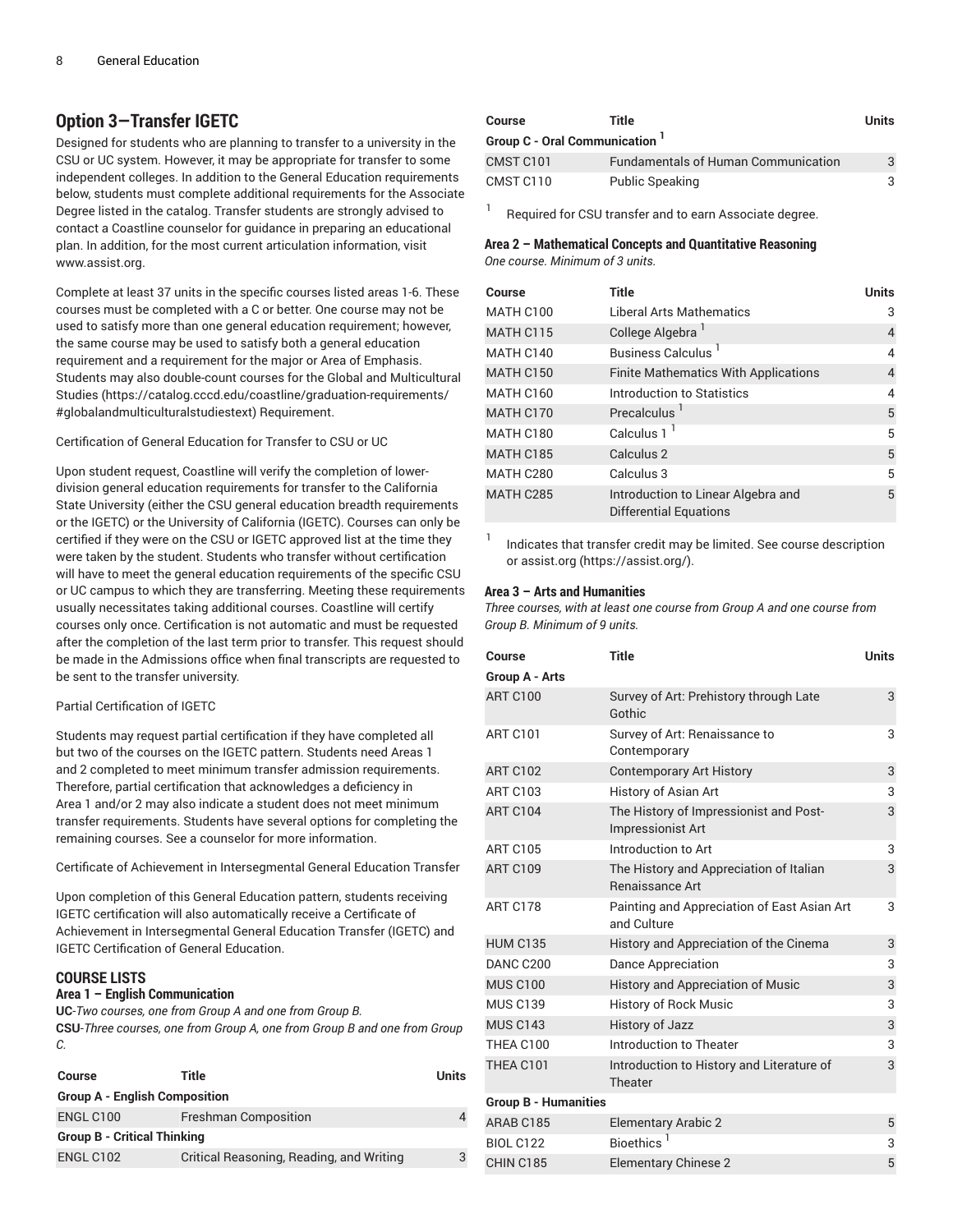| <b>Course</b>    | <b>Title</b>                                         | Units          | Course                       | <b>Title</b>                                                                                                     | <b>Units</b> |
|------------------|------------------------------------------------------|----------------|------------------------------|------------------------------------------------------------------------------------------------------------------|--------------|
| ENGL C140        | Appreciation of Literature                           | 3              | ANTH C100                    | <b>Cultural Anthropology</b>                                                                                     | 3            |
| ENGL C143        | Children's Literature                                | 3              | ANTH C120                    | Introduction to Archaeology                                                                                      | 3            |
| ENGL C144        | The International Short Story                        | 3              | ANTH C150                    | <b>World Cultures</b>                                                                                            | 3            |
| <b>ENGL C145</b> | American Literature: The Short Story                 | 3              | <b>BIOL C106</b>             | Human Ecology                                                                                                    | 3            |
| <b>ENGL C150</b> | American Literature through the Civil War            | 3              | CMST C150                    | Intercultural Communication                                                                                      | 3            |
| <b>ENGL C155</b> | American Literature 1865 to Present                  | 3              | ECOL C100                    | Human Ecology <sup>1</sup>                                                                                       | 3            |
| ENGL C181        | Shakespeare                                          | 3              | ECON C110                    | Economic Issues and Policy <sup>2</sup>                                                                          | 3            |
| ENGL C270        | <b>British Literature to 1800</b>                    | 3              | ECON C170                    | Principles of Microeconomics                                                                                     | 3            |
| ENGL C275        | <b>British Literature since 1800</b>                 | 3              | ECON C175                    | Principles of Macroeconomics                                                                                     | 3            |
| ENGL C296        | <b>Gothic Victorian Literature</b>                   | 3              | <b>GEOG C100</b>             | <b>World Regional Geography</b>                                                                                  | 3            |
| ENGL C297        | American Gothic Literature                           | 3              | <b>GEOG C150</b>             | California Geography                                                                                             | 3            |
| <b>FREN C185</b> | <b>Elementary French 2</b>                           | 5              | <b>GEOG C185</b>             | <b>Cultural Geography</b>                                                                                        | 3            |
| FREN C280        | Intermediate French 1                                | 4              | GERO C170                    | Psychology of Aging <sup>3</sup>                                                                                 | 3            |
| FREN C285        | Intermediate French 2                                | $\overline{4}$ | <b>HIST C115</b>             | Latin American History and Culture                                                                               | 3            |
| HIST C121        | History of American Women                            | 3              | <b>HIST C121</b>             | History of American Women                                                                                        | 3            |
| <b>HIST C122</b> | <b>Chicano History</b>                               | 3              | HIST C132                    | History of Britain and Ireland 1                                                                                 | 3            |
| HIST C132        | History of Britain and Ireland 1                     | 3              | <b>HIST C135</b>             | History of Britain and Ireland 2                                                                                 | 3            |
| <b>HIST C135</b> | History of Britain and Ireland 2                     | $\mathbf{3}$   | <b>HIST C146</b>             | <b>History of Mexico</b>                                                                                         | 3            |
| <b>HIST C150</b> | History of California                                | 3              | <b>HIST C150</b>             | History of California                                                                                            | 3            |
| <b>HIST C155</b> | The American West                                    | $\sqrt{3}$     | <b>HIST C180</b>             | <b>Western Civilization 1</b>                                                                                    | 3            |
| HIST C161        | World History 1                                      | 3              | <b>HIST C185</b>             | <b>Western Civilization 2</b>                                                                                    | 3            |
| <b>HIST C162</b> | World History 2                                      | 3              | MCOM C100                    | Introduction to Mass Communications                                                                              | 3            |
| HIST C170        | United States History to 1876                        | 3              | PSCI C101                    | Survey of Current Issues                                                                                         | 3            |
| HIST C175        | United States History since 1876                     | 3              | PSCI C160                    | Law and Democracy                                                                                                | 3            |
| HIST C180        | <b>Western Civilization 1</b>                        | 3              | PSCI C180                    | American Government                                                                                              | 3            |
| <b>HIST C185</b> | <b>Western Civilization 2</b>                        | 3              | <b>PSCI C185</b>             | <b>Comparative Government and Politics</b>                                                                       | 3            |
| <b>HUM C100</b>  | Introduction to the Humanities                       | 3              | <b>PSYC C100</b>             | Introduction to Psychology                                                                                       | 3            |
| <b>HUM C110</b>  | Humanities through the Arts                          | 3              | PSYC C116                    | Child Growth and Development                                                                                     | 3            |
| <b>ITAL C185</b> | Elementary Italian 2                                 | 5              | PSYC C118                    | Life Span Developmental Psychology                                                                               | 3            |
| JAPN C185        | Elementary Japanese 2                                | 5              | <b>PSYC C165</b>             | Principles of Human Sexuality 1                                                                                  | 3            |
| PHIL C100        | Introduction to Philosophy                           | 3              | <b>PSYC C170</b>             | Psychology of Aging 2, 3                                                                                         | 3            |
| PHIL C102        | History of Ancient Philosophy                        | $\sqrt{3}$     | <b>PSYC C255</b>             | Abnormal Psychology                                                                                              | 3            |
| PHIL C113        | Environmental Ethics: Philosophical                  | 3              | <b>PSYC C260</b>             | Social Psychology                                                                                                | 3            |
|                  | Approaches to Sustainability                         |                | PSYC C280                    | Introduction to Research Methods in                                                                              |              |
| PHIL C120        | <b>Ethics</b>                                        | 3              |                              | Psychology                                                                                                       |              |
| PHIL C122        | Bioethics <sup>1</sup>                               | 3              | <b>SOC C100</b>              | Introduction to Sociology                                                                                        | 3            |
| <b>SIGN C185</b> | American Sign Language 2                             | 4              | <b>SOC C110</b>              | Dating, Relationships, and Marriage                                                                              | 3            |
| SPAN C165        | Spanish for Spanish Speakers 2                       | 5              | <b>SOC C130</b>              | <b>Globalization and Social Change</b>                                                                           | 3            |
| SPAN C185        | <b>Elementary Spanish 2</b>                          | 5              | <b>SOC C185</b>              | Analysis of Social Problems                                                                                      | 3            |
| SPAN C280        | Intermediate Spanish 1                               | 4              | <b>SOC C233</b>              | Racial and Ethnic Relations in America                                                                           | 3            |
| SPAN C285        | Intermediate Spanish 2                               | 4              | <b>SOC C245</b>              | Perspectives of Sex and Gender                                                                                   | 3            |
| THEA C101        | Introduction to History and Literature of<br>Theater | 3              | $\mathbf{1}$                 | ECOL C100 and BIOL C106 are cross-listed courses, credit for only                                                |              |
| VIET C185        | <b>Elementary Vietnamese 2</b>                       | 5              | one course<br>$\overline{2}$ |                                                                                                                  |              |
| VIET C280        | Intermediate Vietnamese 1                            | 4              |                              | Indicates that transfer credit may be limited. See your counselor<br>or www.assist.org (http://www.assist.org/). |              |
| VIET C285        | Intermediate Vietnamese 2                            | 4              | 3                            | GERO C170 and PSYC C170 are cross-listed courses, credit for only                                                |              |
|                  |                                                      |                |                              |                                                                                                                  |              |

1 BIOL C122 and PHIL C122 are cross-listed courses, credit for only one course.

#### **Area 4 – Social and Behavioral Sciences**

*Three courses from at least two academic disciplines. Minimum of 9 units.*

#### **Area 5 – Physical and Biological Sciences**

one course.

*Two courses, with one from Group A and one from Group B. Minimum of 7 to 9 units. At least one course from Group A or Group B must have an embedded*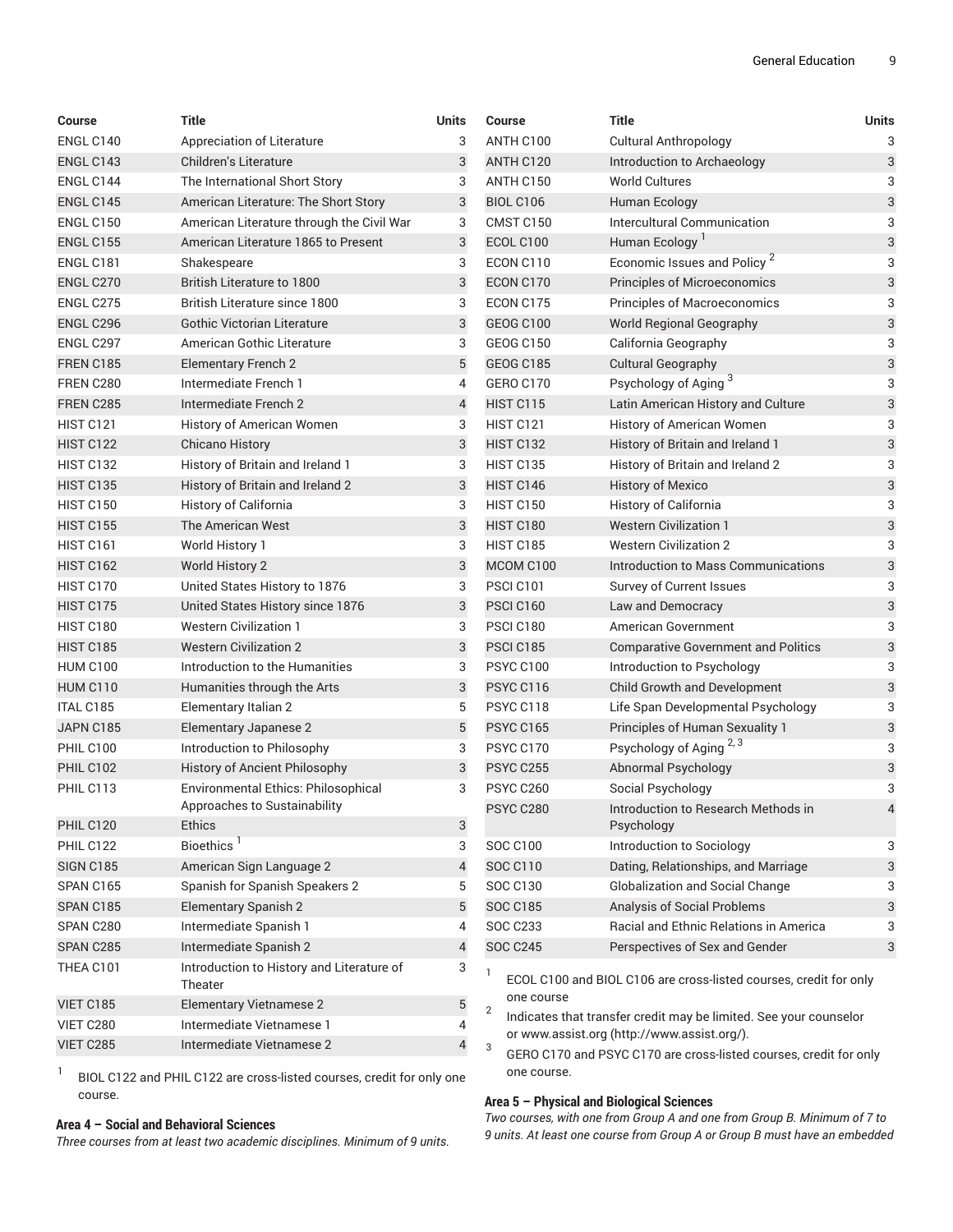*lab (ex BIOL C220) or register for the associated lab course (ex GEOL C105 and GEOL C105L) to satisfy the Group C Laboratory Science requirement.*

| Course                               | Title                                                             | Units                    |
|--------------------------------------|-------------------------------------------------------------------|--------------------------|
| <b>Group A - Physical Science</b>    |                                                                   |                          |
| ASTR C100                            | Introduction to Astronomy                                         | 3                        |
| ASTR C100L                           | Astronomy Laboratory <sup>1,2</sup>                               | 1                        |
| ASTR C102                            | <b>Stellar Astronomy</b>                                          | 3                        |
| ASTR C103                            | Cosmology                                                         | 3                        |
| CHEM C110                            | Introduction to Chemistry <sup>1,2</sup>                          | $\overline{5}$           |
| CHEM C130                            | Preparation for General Chemistry <sup>1,2</sup>                  | 4                        |
| CHEM C140                            | Survey of Chemistry and Physics <sup>1,2</sup>                    | $\overline{\mathcal{L}}$ |
| CHEM C180                            | <b>General Chemistry A</b>                                        | 4                        |
| CHEM C180L                           | General Chemistry A Lab <sup>2</sup>                              | $\mathbf{1}$             |
| CHEM C185                            | <b>General Chemistry B</b>                                        | 4                        |
| CHEM C185L                           | General Chemistry B Lab <sup>2</sup>                              | $\mathbf{1}$             |
| CHEM C220                            | Organic Chemistry A                                               | 3                        |
| CHEM C220L                           | Organic Chemistry A Lab <sup>2</sup>                              | $\overline{2}$           |
| CHEM C225                            | <b>Organic Chemistry B</b>                                        | 3                        |
| CHEM C225L                           | Organic Chemistry B Lab <sup>2</sup>                              | $\overline{c}$           |
| <b>GEOG C180</b>                     | <b>Physical Geography</b>                                         | 3                        |
| GEOL C105                            | <b>General Geology</b>                                            | 3                        |
| GEOL C105L                           | Geology Lab <sup>2</sup>                                          | 1                        |
| GEOL C106                            | <b>Earth Sciences for Teachers</b>                                | $\overline{\mathbf{4}}$  |
| GEOL C115                            | California Geology                                                | 3                        |
| <b>GEOL C121</b>                     | <b>Environmental Geology</b>                                      | 3                        |
| GEOL C185                            | Historical Geology <sup>2</sup>                                   | 3                        |
| GEOL C185L                           | <b>Historical Geology Lab</b>                                     | $\mathbf{1}$             |
| PHYS C110                            | Conceptual Physics <sup>1</sup>                                   | 3                        |
| PHYS C110L                           | Conceptual Physics Lab <sup>2</sup>                               | $\mathbf{1}$             |
| PHYS C120                            | Algebra Based Physics: Mechanics <sup>2</sup>                     | 4                        |
| <b>PHYS C125</b>                     | Algebra Based Physics: Electricity and<br>Magnetism <sup>2</sup>  | $\overline{4}$           |
| PHYS C140                            | Survey of Chemistry and Physics                                   | 4                        |
| <b>PHYS C185</b>                     | Calculus Based Physics: Mechanics <sup>2</sup>                    | $\overline{4}$           |
| PHYS C280                            | Calculus Based Physics: Electricity and<br>Magnetism <sup>2</sup> | 4                        |
| <b>PHYS C285</b>                     | <b>General Physics: Light and Modern Physics</b>                  | 4                        |
| <b>Group B - Biological Sciences</b> |                                                                   |                          |
| ANTH C185                            | Physical Anthropology                                             | 3                        |
| <b>BIOL C100</b>                     | Introduction to Biology                                           | 3                        |
| BIOL C100C                           | Introduction to Biology Lecture/Lab <sup>2</sup>                  | 4                        |
| BIOL C100L                           | Introduction to Biology Lab <sup>1,2</sup>                        | 1                        |
| <b>BIOL C102</b>                     | Introduction to the Concepts of Anatomy<br>and Physiology         | 3                        |
| <b>BIOL C180</b>                     | Cell and Molecular Biology <sup>2</sup>                           | 4                        |
| <b>BIOL C185</b>                     | Diversity of Organisms <sup>2</sup>                               | 5                        |
| <b>BIOL C210</b>                     | General Microbiology <sup>2</sup>                                 | 5                        |
| <b>BIOL C220</b>                     | Human Anatomy <sup>1,2</sup>                                      | $\overline{5}$           |
| <b>BIOL C225</b>                     | Human Physiology <sup>1,2</sup>                                   | 4                        |
| <b>BIOL C281</b>                     | Biochemistry                                                      | $\overline{4}$           |
| <b>BIOL C283</b>                     | Genetics                                                          | 4                        |

| Course                                                                                                                 | <b>Title</b>                                                          | <b>Units</b> |  |  |
|------------------------------------------------------------------------------------------------------------------------|-----------------------------------------------------------------------|--------------|--|--|
| MRSC C100                                                                                                              | Introduction to Marine Science                                        | 3            |  |  |
| MRSC C100L                                                                                                             | Marine Sciences Lab <sup>2</sup>                                      |              |  |  |
| <b>Group C - Laboratory Science Requirement</b>                                                                        |                                                                       |              |  |  |
| At least one course from 5A or 5B must incorporate a laboratory<br>component or take a corresponding lab course.       |                                                                       |              |  |  |
| -1<br>or assist org (https://assist.org/).<br>2<br>Lab course.                                                         | Indicates that transfer credit may be limited. See course description |              |  |  |
| Area 6 - Languages Other Than English<br><b>(UC Requirement Only):</b> This requirement may be fulfilled by one of the |                                                                       |              |  |  |

following methods. See a counselor for clarification.

- 1. Complete two years of a high school foreign language with grades of C or better (high school transcripts must be on file at CCC) **or**
- 2. Complete one course (or A/B sequence) from:<br>Coastline advanced courses [C185, C280, C28] ree (Coastline adquance) means<br>ed courses [C185, C280, C285] in these languages

|                                      | (Coastilne advanced courses [C185, C280, C285] in these language |
|--------------------------------------|------------------------------------------------------------------|
| will also validate this requirement) |                                                                  |

| Course           | <b>Title</b>                   | <b>Units</b> |
|------------------|--------------------------------|--------------|
| ARAB C180        | <b>Elementary Arabic 1</b>     | 5            |
| ARAB C180A       | Elementary Arabic 1A           | 2.5          |
| ARAB C180B       | <b>Elementary Arabic 1B</b>    | 2.5          |
| CHIN C180        | Elementary Chinese 1           | 5            |
| <b>FREN C180</b> | <b>Elementary French 1</b>     | 5            |
| <b>ITAL C180</b> | Elementary Italian 1           | 5            |
| JAPN C180        | Elementary Japanese 1          | 5            |
| SPAN C160        | Spanish for Spanish Speakers 1 | 5            |
| SPAN C165        | Spanish for Spanish Speakers 2 | 5            |
| SPAN C180        | <b>Elementary Spanish 1</b>    | 5            |
| SPAN C180A       | Elementary Spanish 1A          | 2.5          |
| SPAN C180B       | Elementary Spanish 1B          | 2.5          |
| VIET C180        | <b>Elementary Vietnamese 1</b> | 5            |

#### **or**

- 3. Earn a satisfactory score on one of the following tests (results must be on file at CCC):
	- a. SAT II Subject Test in a language other than English (Before 5/95 —score: 500. After 5/95—Chinese: 520; French: 540; German: 510; Hebrew: 470; Italian: 520; Japanese: 510; Korean: 500; Latin: 530; Spanish: 520).
	- b. College Board Advanced Placement Examination in a language other than English (score: 3 or better)
	- c. International Baccalaureate Higher Level Examination in language other than English (score: 5 or better)
	- d. An achievement test administered by a college or university (score: proficiency equivalent to at least two years of high school language).
	- e. Language other than English "0" level exam with a grade of C or better or "A" level exam with a score of "S" or higher.
- 4. Complete, with grades of C or better, two years of formal schooling at the sixth grade level or higher in an institution where the language of instruction is not English (documentation must be on file at CCC).